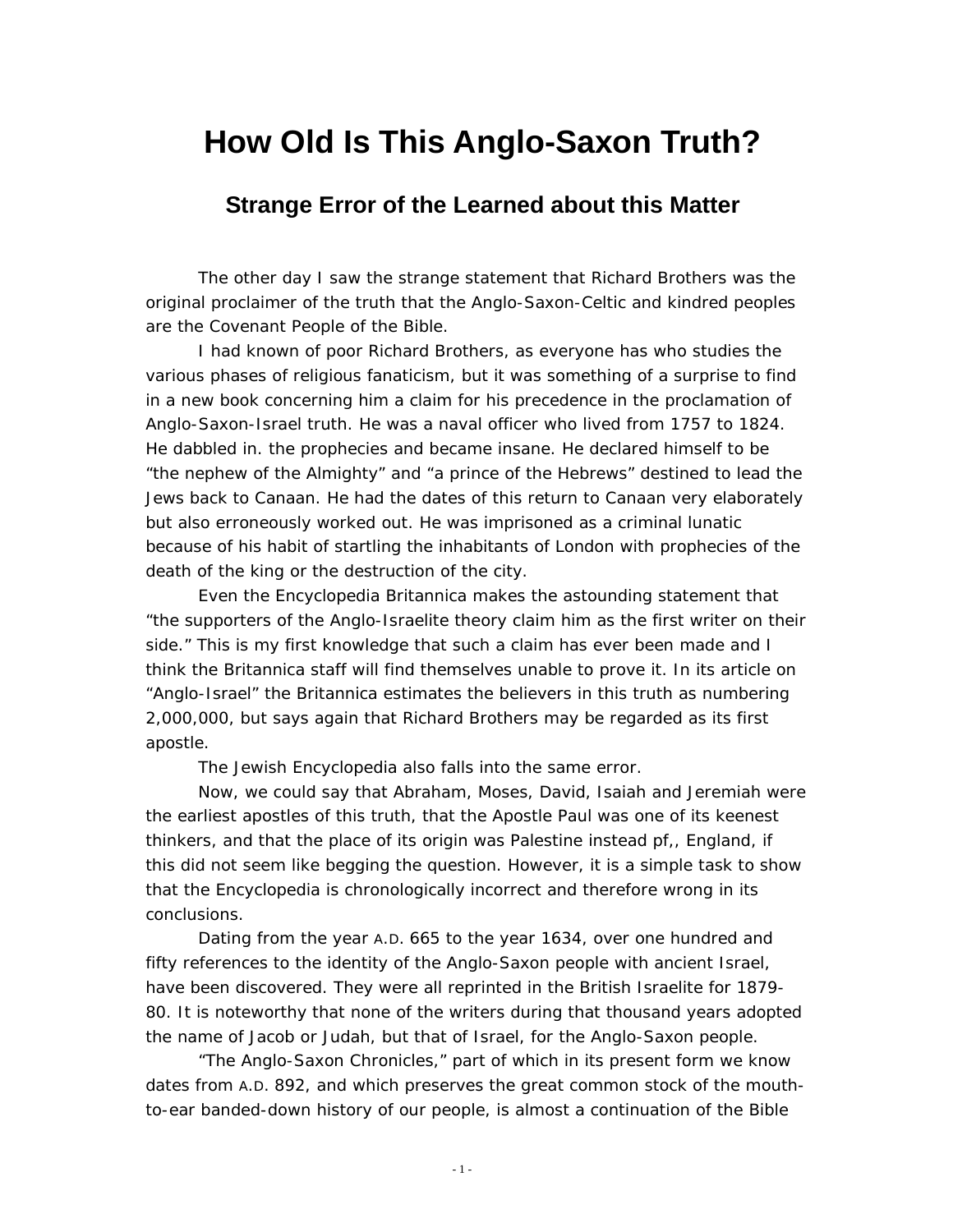in its method and tone, and much of its information runs parallel with that which confirms Anglo-Saxon-Israel truth as held today.

In 1530 Tyndale announced his amazing discovery of the likeness between the Hebrew and the English language which made the English the most suitable of any language into which to translate the Bible.

In 1586, John Lily, in his *Euphues and His England,* gives evidence of his knowledge and agreement with this truth. In 1590, Counsellor Le Lover, a French Magistrate, wrote a book on "The Ten Lost Tribes," which he says came to England.

In 1649, Dr. John Sadler declared our Israelitish origin. In 1666, John Bunyan in the pain of his spiritual conflicts, happened on this truth, saw how great a way it opened for his distraught spirit, but was driven off by his father's denial. In 1672,-the great work, *The Court of the Gentiles,* which anticipated modern scientific discovery in showing the Hebrew sources of knowledge which had been attributed to other nations, made an indirect contribution to men's knowledge of our truth.

But even while all this was transpiring, the Puritans in England, in their quiet and Providential incubation for their great American enterprise, were feeding on the likeness between themselves and Israel. They called themselves "The seed of Abraham, God's servant, and the children of Jacob, His chosen." It is so written in their records.

The Fifth Monarchy men had more than a glimmer of the truth. They saw the succession of empires, with the Anglo-Saxon people the last and greatest because "cut out of a mountain without hands."

In 1723, Dean Abbadie, of Kilaloe, Ireland, wrote this: "Unless the ten tribes of Israel are flown into the air; or sunk into the earth; they must be those ten Gothic tribes that entered Europe in the fifth century, overthrew the Roman Empire and founded the ten nations of modern Europe." (Of course, we do not subscribe to all the statements made by those early writers. We only claim that *the idea of extant and continuing Israel as known peoples,* has always been held.)

All of these testimonies antedate the period of poor Richard Brothers. It is not surprising that he, earnest student of the scriptures that he was, saw the truth also; the mystery is that students more sane than he can miss it.

Another work on the subject appeared in 1795. I. H. Frere wrote on the subject in 1796. Ralph Wedgwood in 1814. Rev. B. Murphy, in 1817, wrote *Proofs that Israelites Came From Egypt Into Ireland.* In 1820, Prebendary Waddiloe supported the general contention.

Modern interest on a large scale may be said to have begun with John Wilson, who was born in Kilmarnock, Scotland, in 1779. He was a Presbyterian minister, educated at Glasgow University. His attention was called to the subject